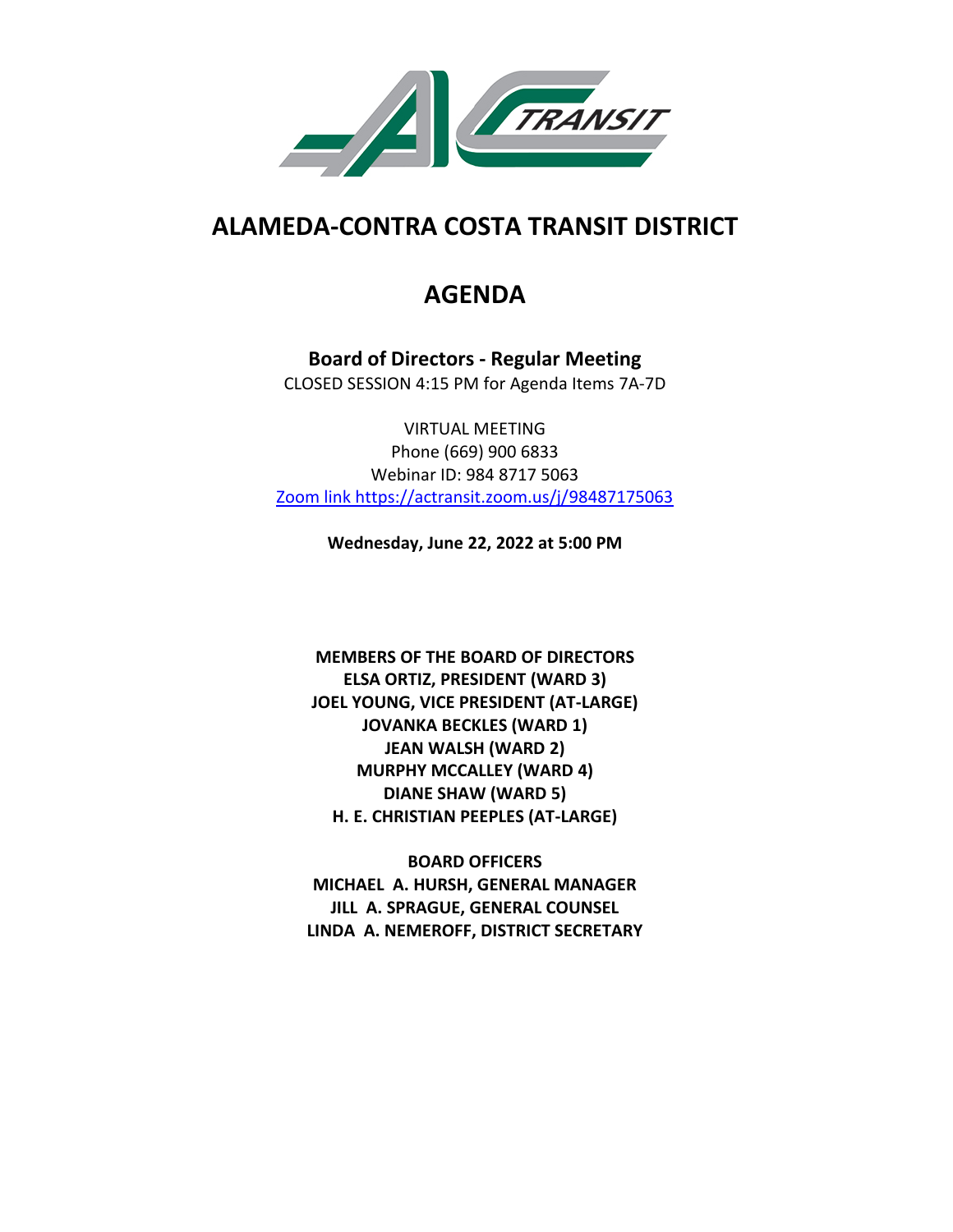# **Advisory for Virtual Public Meetings**

Due to the COVID-19 pandemic and pursuant to the Brown Act, the Board of Directors of the Alameda-Contra Costa Transit District and all advisory, oversight, and inter-agency liaison committees are authorized to hold remote teleconference meetings and no locations for the public are required to be provided or noticed in the meeting agenda. The public can access the meeting via a call-in option or an internet-based service option as listed below and the agenda for this remote meeting provides an opportunity for members of the public to directly address the body in real time. No action shall be taken during a disruption that would prevent members of the public from offering public comments using the call-in or internet-based option. Remote meetings shall be reconsidered every thirty days.

# **Public Participation and Public Comments**

To access the Board of Directors meeting by video conference click or paste this Zoom link into your browser: https://actransit.zoom.us/j/98487175063. To make a live public comment, use the "raise your hand" feature in Zoom to indicate that you wish to speak on an item. You will be muted upon joining the meeting and unmuted by the meeting host when it is your turn to speak. The comment time is limited to 2 minutes per speaker.

To dial into the meeting from your telephone, call: (669) 900 6833 Webinar ID: 984 8717 5063. The telephone number and Webinar ID may change from meeting to meeting.

If you dialed in and wish to speak on an agenda item, dial \*9 (star nine) to "raise your hand" when the agenda item is called. When you are called to speak by the last 4 digits of your phone number or by name, the host will unmute you. If you decide not to speak, you may dial \*9 to "lower your hand".

## **Written Public Comments**

To send a written comment directly to the Board BEFORE the meeting starts, please click on https://actransit.legistar.com/Calendar.aspx and click on the "eComment" link for the corresponding meeting. Please note that eComment submissions close at 4:30 p.m. prior to the start of the meeting.

Written comments can also be emailed to myvoice@actransit.org. Please indicate the agenda item number in the subject of the email. Email submissions must be received by 3:00 p.m. prior to the start of the meeting.

For the members of the public who only wish to listen to the Board of Directors meeting (and not provide comment), a live audio stream (no video) is available online at: https://actransit.legistar.com/Calendar.aspx [Under the "Audio" column, Click on the "In Progress" link. This can only be done while streaming.]

Note: AC Transit does not provide technical support to users accessing the meeting by telephone/Zoom.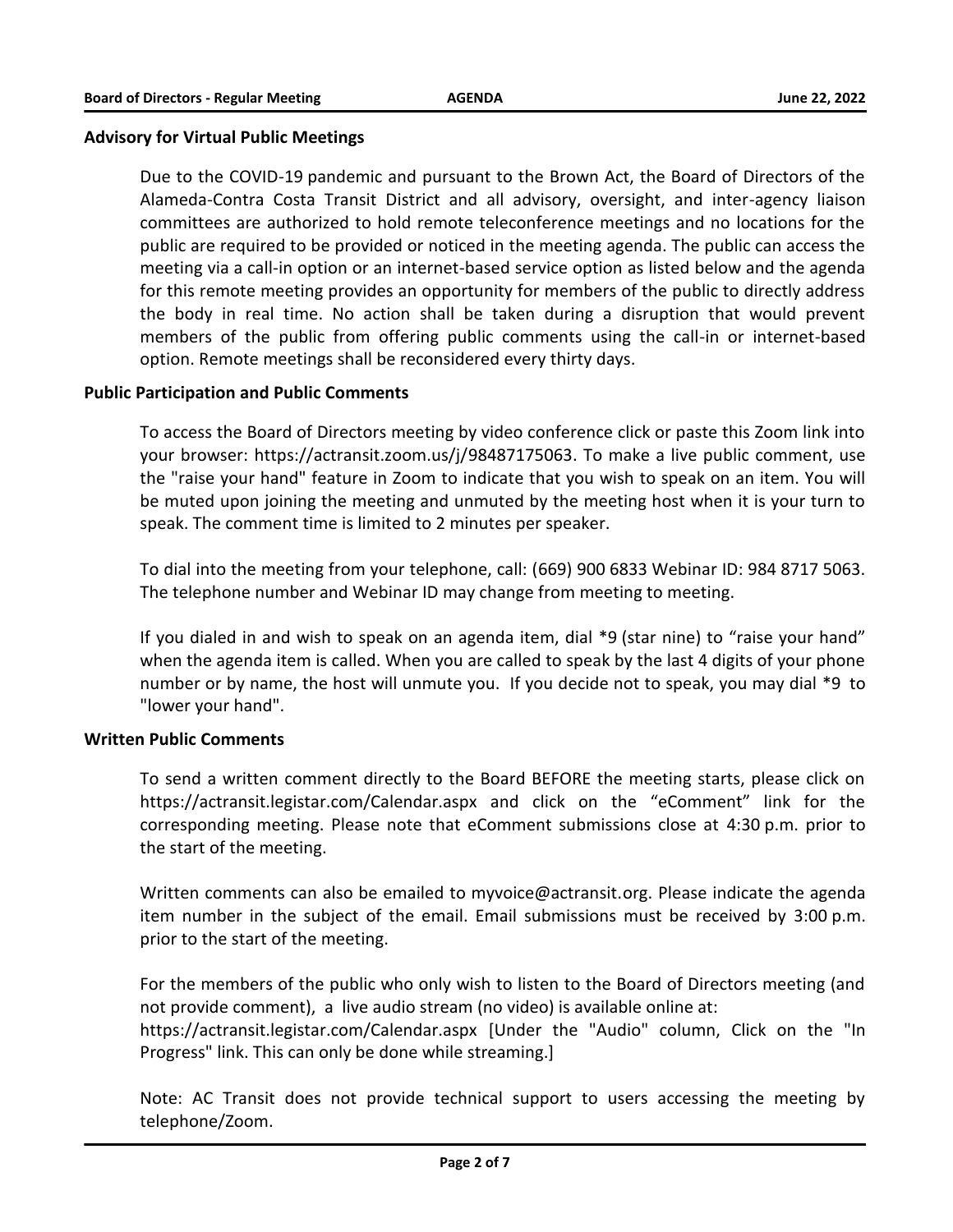#### **1. CALL TO ORDER**

#### **2. ROLL CALL**

#### **3. PUBLIC COMMENT**

Any person may directly address the Board at this time on any item of interest to the public that is within the subject matter and jurisdiction of the Board. Boardmembers may briefly respond to statements or questions from the public, ask questions for clarification, refer a matter to staff, request staff to report back at a subsequent meeting, or direct staff to place the matter on a future agenda. However, under the Brown Act, the Board cannot engage in discussion or take action on any item not listed on the agenda. Public Comment on a specific agenda item will be invited at the time the item is being considered. Two (2) minutes are allowed for each item.

# **4. MODIFICATIONS TO THE AGENDA**

## **5. CONSENT CALENDAR (AND CALL FOR PUBLIC COMMENT ON CONSENT ITEMS)**

| 5.A. | Consider approving Board of Directors minutes of June 8, 2022.<br>Staff Contact: Linda Nemeroff, 891-7284                                                                                                                                                                                                                                         | 22-095 |
|------|---------------------------------------------------------------------------------------------------------------------------------------------------------------------------------------------------------------------------------------------------------------------------------------------------------------------------------------------------|--------|
| 5.B. | Consider receiving the Retirement Board minutes of May 12, 2022.<br>Staff Contacts: Hugo Wildmann, 891-4889                                                                                                                                                                                                                                       | 22-349 |
| 5.C. | Consider authorizing members of the Board of Directors to attend the<br>National Association of City Transportation Officials' (NACTO) 2022<br>Designing Cities Conference on September 7-10, 2022 in Boston,<br>Cambridge, and Sommerville, Massachusetts.<br>Staff Contact: Linda Nemeroff, 891-7284                                            | 22-371 |
| 5.D. | Consider authorizing the General Manager, or his designee, to submit<br>project requests to the Alameda County Transportation Commission<br>(ACTC) for the 2024 Comprehensive Investment Plan (CIP) and<br>Metropolitan Transit Commission's (MTC) One Bay Area Grant 3 (OBAG<br>3) funding programs.<br>Staff Contact: Chris Andrichak, 891-4855 | 22-353 |
| 5.E. | Consider receiving the Monthly Report on Investments for March 2022.<br>Staff Contact: Chris Andrichak, 891-4855                                                                                                                                                                                                                                  | 22-354 |
| 5.F. | Consider receiving the Bi-Monthly budget update for the period of July<br>2021 through April 2022 of FY 2021-22.<br>Staff Contact: Chris Andrichak, 891-4855                                                                                                                                                                                      | 22-355 |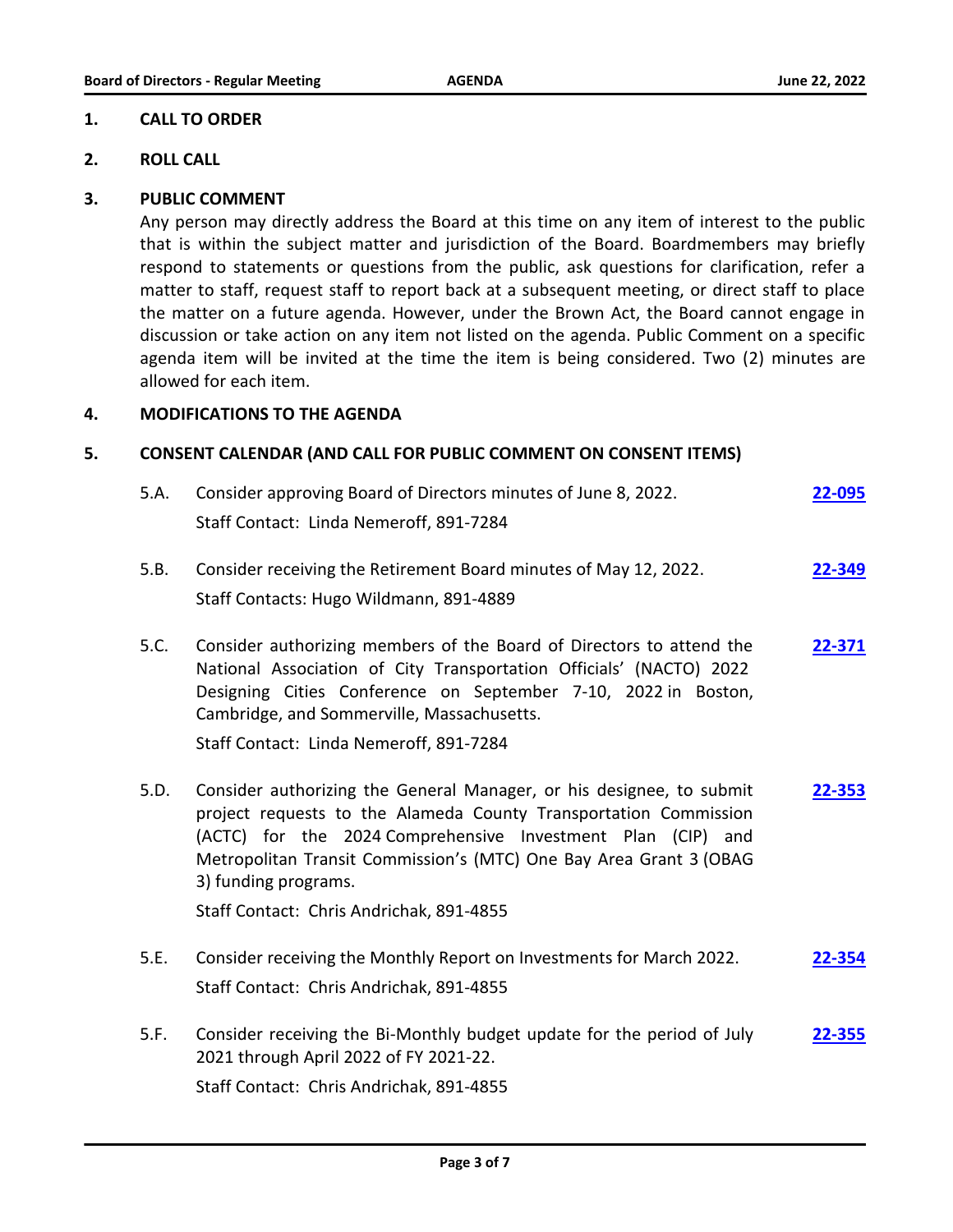| <b>Board of Directors - Regular Meeting</b><br><b>AGENDA</b> |                                                                                                                                                                                                                                                                                                                                              |         |  |  |
|--------------------------------------------------------------|----------------------------------------------------------------------------------------------------------------------------------------------------------------------------------------------------------------------------------------------------------------------------------------------------------------------------------------------|---------|--|--|
| 5.G.                                                         | Consider review of Board Policy 322 - Reserve Policy with no<br>amendments.                                                                                                                                                                                                                                                                  | 22-278  |  |  |
|                                                              | Staff Contact: Chris Andrichak, 891-4855                                                                                                                                                                                                                                                                                                     |         |  |  |
| 5.H.                                                         | Consider approving the award of a firm-fixed-price construction contract<br>to Ray's Electric of Oakland, California for \$2,691,330 for the<br>construction of the battery-electric bus infrastructure and installation of<br>the battery-electric bus chargers at Division 2 Emeryville.<br>Staff Contact: Ramakrishna Pochiraju, 891-5448 | 20-380b |  |  |
| 5.1.                                                         | Consider approving the award of six contracts for Temporary Personnel<br>Placement Services (as outlined in the staff report), each with an initial<br>base period of three-years with two one-year options to extend the<br>contract, up to a cumulative maximum term of five-years.                                                        | 22-358  |  |  |
|                                                              | Staff Contact: Sebron Flenaugh III, 891-5467                                                                                                                                                                                                                                                                                                 |         |  |  |
| 5.                                                           | Consider the adoption of Resolution 22-025 approving the new<br>classification of Procurement & Materials Analyst and the revised<br>classifications of Director of Procurement and Materials Management<br>and Assistant Director of Procurement and Materials Management.                                                                  | 22-356  |  |  |
|                                                              | Staff Contact: Sebron Flenaugh III, 891-5467                                                                                                                                                                                                                                                                                                 |         |  |  |
| 5.K.                                                         | Consider authorizing the General Manager to bind the District's<br>2022-2023 Commercial Property Insurance and Deadly Weapons<br>Response insurance programs.                                                                                                                                                                                | 22-309  |  |  |
|                                                              | Staff Contact: Jill Sprague, 891-1416                                                                                                                                                                                                                                                                                                        |         |  |  |
| 5.L.                                                         | Consider approving the District's participation in Phase I of the<br>Metropolitan Transportation Commission's Regional Institutional Pass<br>Pilot Program.                                                                                                                                                                                  | 22-352  |  |  |
|                                                              | Staff Contact: Beverly Greene, 891-7255                                                                                                                                                                                                                                                                                                      |         |  |  |
| 5.M.                                                         | Consider authorizing the General Manager to negotiate and execute<br>multiple sole source contracts with GIRO, Inc. for Hastus Software<br>Licenses, Professional Services for Hastus upgrade, and Cloud Hosting<br>Services.                                                                                                                | 22-370  |  |  |
|                                                              | Staff Contact: Ahsan Baig, 891-5490                                                                                                                                                                                                                                                                                                          |         |  |  |
| 5.N.                                                         | Consider extending the current contract with the Contra Costa Sheriff for<br>six months from July 1 to December 31, 2022.<br>Staff Contact: Alan Parello, 891-7203                                                                                                                                                                           | 21-360a |  |  |
|                                                              |                                                                                                                                                                                                                                                                                                                                              |         |  |  |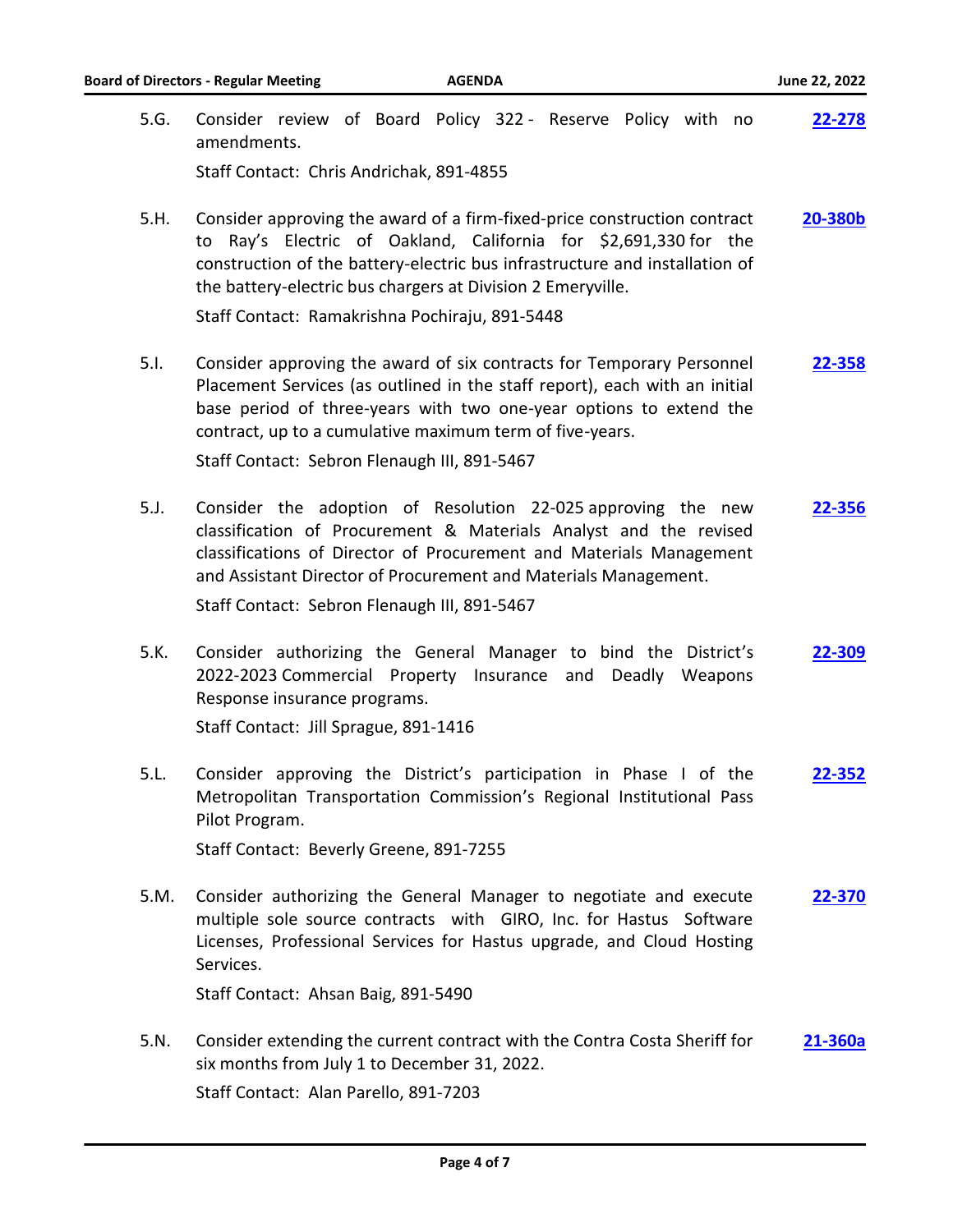|    | 5.0. | Consider the adoption of Resolution No. 22-026 making the necessary<br>findings and re-authorizing the AC Transit Board of Directors and all<br>District Advisory, Oversight, and Inter-Agency Liaison Committees to<br>hold remote teleconference meetings during a declared state of<br>emergency, subject to the requirements of the Brown Act, through July<br>22, 2022. | 21-0531 |
|----|------|------------------------------------------------------------------------------------------------------------------------------------------------------------------------------------------------------------------------------------------------------------------------------------------------------------------------------------------------------------------------------|---------|
|    |      | Staff Contact: Linda Nemeroff, 891-7284                                                                                                                                                                                                                                                                                                                                      |         |
| 6. |      | <b>REGULAR CALENDAR</b>                                                                                                                                                                                                                                                                                                                                                      |         |
|    |      | <b>External Affairs Items - Chair Peeples</b>                                                                                                                                                                                                                                                                                                                                |         |
|    | 6.A. | Consider receiving the Monthly Legislative Report and approval of<br>legislative positions.                                                                                                                                                                                                                                                                                  | 22-116  |
|    |      | Staff Contact: Beverly Greene, 891-7255                                                                                                                                                                                                                                                                                                                                      |         |
|    |      | <b>Planning Items - Chair Beckles</b>                                                                                                                                                                                                                                                                                                                                        |         |
|    | 6.B. | Consider receiving a report on AC Transit's Zero Emission Transit Bus<br>Technology Analysis covering a performance period from July to<br>December 2021.                                                                                                                                                                                                                    | 22-308  |
|    |      | Staff Contact: Ramakrishna Pochiraju, 891-5448                                                                                                                                                                                                                                                                                                                               |         |
|    | 6.C. | Consider approving the AC Transit Zero Emission Bus Transition Plan.<br>Staff Contact: Salvador Llamas, 891-7215                                                                                                                                                                                                                                                             | 22-319  |
|    |      | <b>Operations Items - Chair Young</b>                                                                                                                                                                                                                                                                                                                                        |         |
|    | 6.D. | Consider approving amendments to Board Policy 471- Cancellation of<br>Scheduled Service Policy [Continued from the April 13, 2022 Board of<br>Directors meeting].                                                                                                                                                                                                            | 22-194a |
|    |      | Staff Contact: Salvador Llamas, 891-7215                                                                                                                                                                                                                                                                                                                                     |         |
|    |      | <b>Board Administrative Matters - President Ortiz</b>                                                                                                                                                                                                                                                                                                                        |         |
|    | 6.E. | Consider receiving a report on ways to alleviate the number of agenda<br>planning items requested of staff and provide direction with respect to                                                                                                                                                                                                                             | 22-324  |

Staff Contact: Linda Nemeroff, 891-7284

9/22/21]

amending the current policy. [Requested by Vice President Young -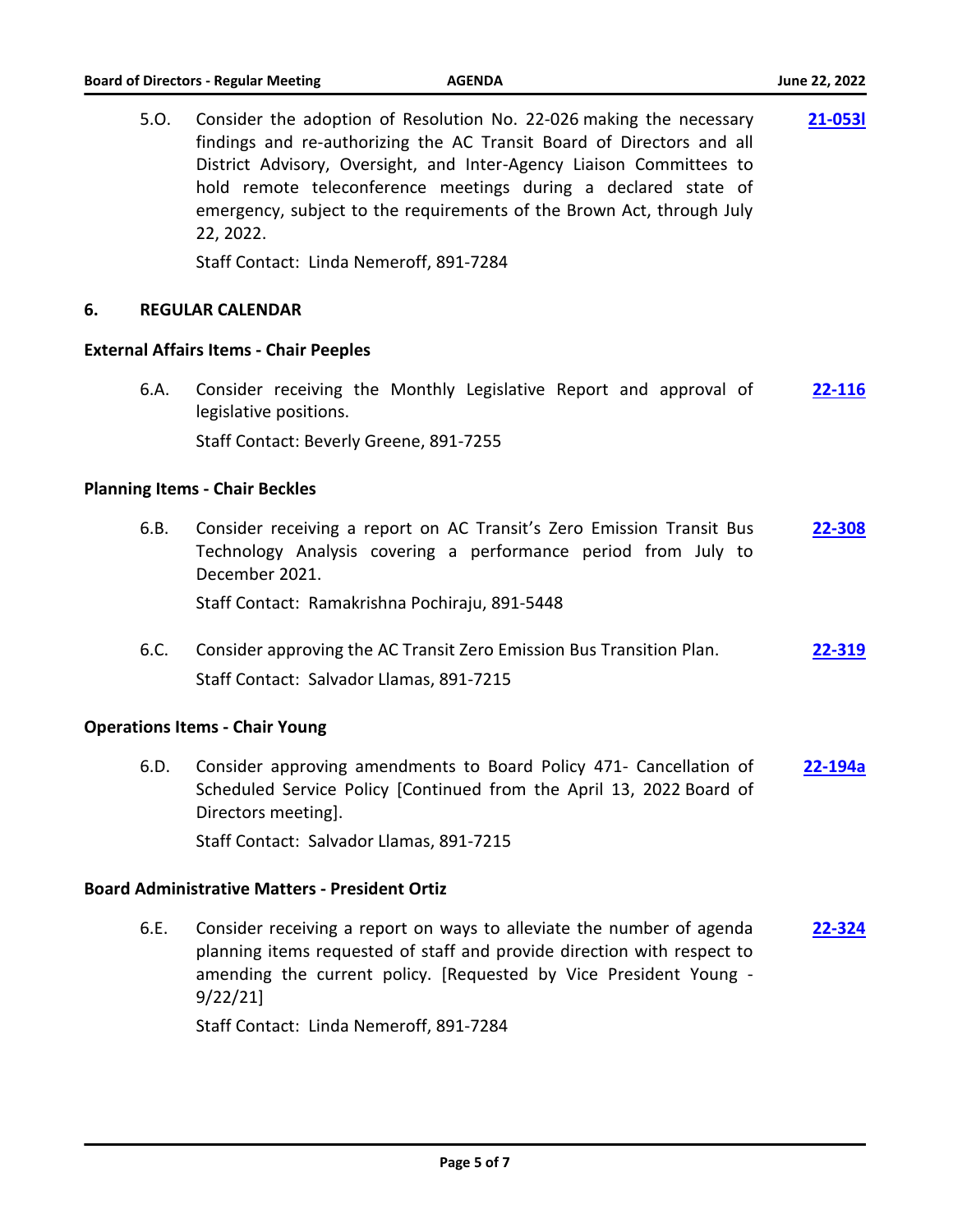| <b>Board of Directors - Regular Meeting</b><br><b>AGENDA</b> |                                                                                                                                                                                                                                                                                                                           |                                                                                                                                                                                                                   | June 22, 2022 |  |
|--------------------------------------------------------------|---------------------------------------------------------------------------------------------------------------------------------------------------------------------------------------------------------------------------------------------------------------------------------------------------------------------------|-------------------------------------------------------------------------------------------------------------------------------------------------------------------------------------------------------------------|---------------|--|
|                                                              | 6.F.                                                                                                                                                                                                                                                                                                                      | Discussion regarding agenda items for the annual joint meeting between<br>the Board of Directors and Accessibility Advisory Committee and<br>approve the draft agenda.<br>Staff Contact: Linda Nemeroff, 891-7284 | <u>22-365</u> |  |
|                                                              | 6.G.                                                                                                                                                                                                                                                                                                                      | Update on the activities of the Special Limited-Purpose Board Officer<br>Evaluation and Compensation Committee. (verbal)                                                                                          | <u>22-393</u> |  |
|                                                              |                                                                                                                                                                                                                                                                                                                           | Presenter: Director McCalley, Chair of the Limited-Purpose Committee                                                                                                                                              |               |  |
| 7.                                                           | <b>CLOSED SESSION/REPORT OUT</b><br>The items for consideration are listed below and will be reported on by the General<br>Counsel as necessary at the end of the meeting.                                                                                                                                                |                                                                                                                                                                                                                   |               |  |
| 7.A.                                                         | Conference with Legal Counsel - Existing Litigation<br>(Government Code Section 54956.9 (a))                                                                                                                                                                                                                              |                                                                                                                                                                                                                   |               |  |
|                                                              |                                                                                                                                                                                                                                                                                                                           | Bridgette Toles v. AC Transit, WCAB Case No. ADJ8691354                                                                                                                                                           |               |  |
| 7.B.                                                         | Conference with Legal Counsel - Potential Litigation (Two Cases)<br>(Government Code Section 54956.9(b))                                                                                                                                                                                                                  |                                                                                                                                                                                                                   |               |  |
| 7.C.                                                         | <b>Conference with Labor Negotiators</b><br>(Government Code Section 54957.6):<br>Agency Designated Representative:<br>- General Manager Michael Hursh;<br>- Labor and Employee Relations Representative;<br>Employee Organizations: ATU Local 192, AFSCME Local 3916, IBEW Local 1245,<br><b>Unrepresented Employees</b> |                                                                                                                                                                                                                   |               |  |
| 7.D.                                                         | <b>Public Employee Performance Evaluation</b><br>(Government Code Section 54957)<br>Title: General Manager, General Counsel, District Secretary                                                                                                                                                                           |                                                                                                                                                                                                                   |               |  |
| 8.                                                           | <b>AGENDA PLANNING</b><br>Directors are limited to two agenda planning requests per meeting. Each item requested shall<br>have the concurrence of at least one other Director.                                                                                                                                            |                                                                                                                                                                                                                   |               |  |
|                                                              | 8.A.                                                                                                                                                                                                                                                                                                                      | Review of Agenda Planning Pending List.                                                                                                                                                                           | 22-065k       |  |
| 9.                                                           | <b>GENERAL MANAGER'S REPORT</b>                                                                                                                                                                                                                                                                                           |                                                                                                                                                                                                                   |               |  |
|                                                              | 9.A.                                                                                                                                                                                                                                                                                                                      | General Manager's Report for June 22, 2022.                                                                                                                                                                       | 22-041k       |  |
| 10.                                                          |                                                                                                                                                                                                                                                                                                                           | <b>BOARD/STAFF COMMENTS</b><br>(Government Code Section 54954.2)                                                                                                                                                  |               |  |